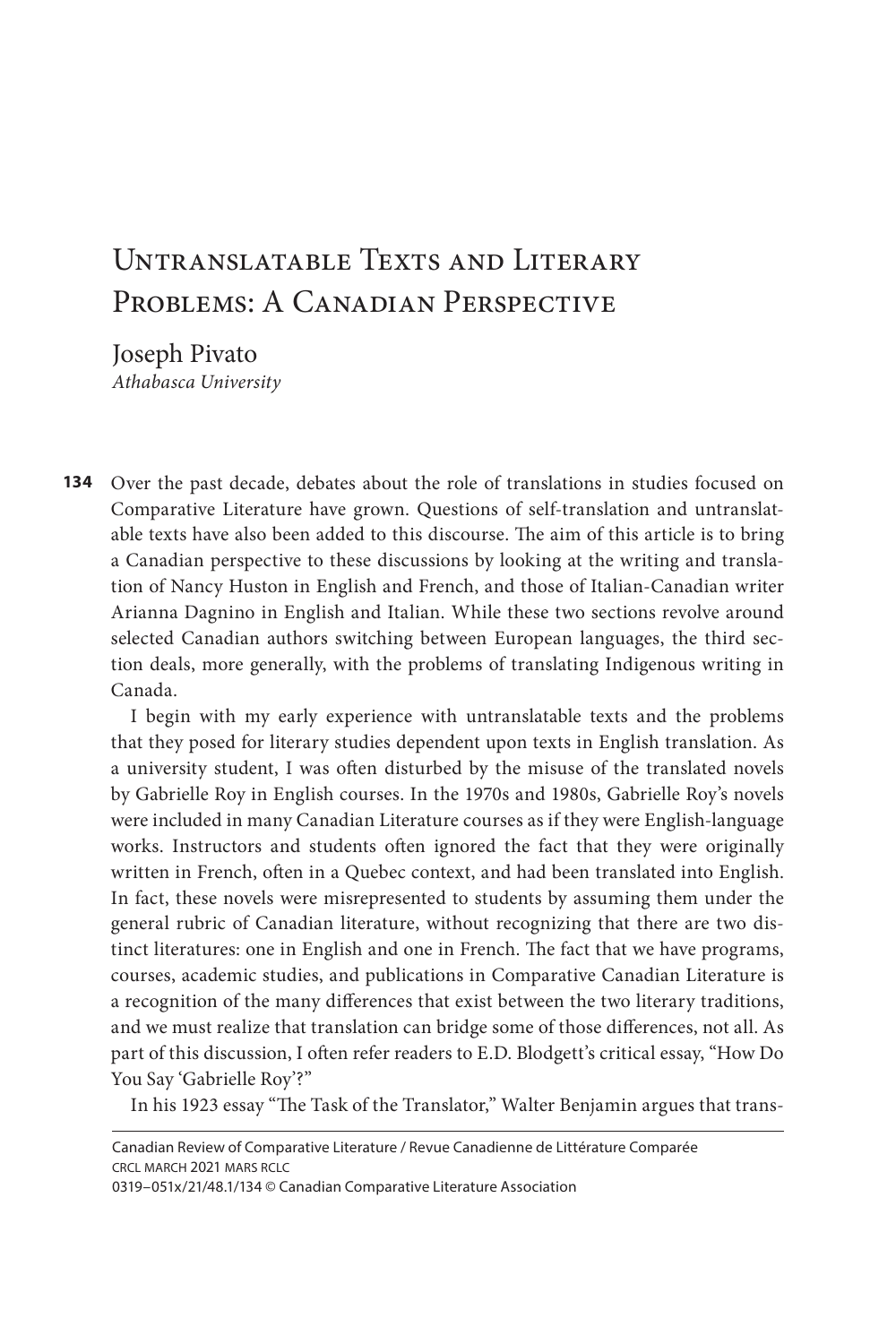latability is an essential feature of a work of art, but then he goes on to examine the many different problems of the relationship between the original work and its reproduction in the translation (1-4). Let us look briefly at some of the discussions which have been carried on in recent publications by scholars in translation studies. In 2009, the journal *Translation Studies* devoted an entire issue to the examination of the "translational turn" in the humanities and social sciences. The introduction to this issue was written by the German scholar Doris Bachmann-Medick, who explained in a note that the English translation of her "Introduction: The Translational Turn" uses the German term *Kulturwissenschaften* (cultural sciences) rather than the Anglo-American term *cultural studies* because the German concept "is less focused on popular culture, less clearly political, more historically oriented and more interested in the larger, epistemologically reflexive discussion of 'culture' in general" (14). She thus identifies a problem with translation in her own article on translation.

**135** One of the pioneers of Comparative Literature and Translation Studies in the UK is Susan Bassnett, who wrote about the translation turn in Cultural Studies back in 1998 (123-40), and in 2018 edited *Translation and World Literature*, in which she explores "the rocky relationship between translation studies and world literature" (4), and we could add Comparative Literature (4-9). This volume includes chapters on translation and world literature in India, in Latin America, and in the minority literatures of the Mediterranean region.

The most active American scholar of the relationships between translation and Comparative Literature is Emily Apter, who began with *The Translation Zone: A New Comparative Literature* (2005), which presented an optimistic view that tried to reconcile the disputes between comparative study in the original languages and that dependent on translations in English. After the 9/11 attack in New York, the role of translation inside and outside the academy took on more urgency. Did Comparative Literature have a role to play, or was it the death of a discipline as predicted by Gayatri Chakravorti Spivak? I do not think that Translation Studies can answer this question.

In her 2013 volume *Against World Literature: On the Politics of Untranslatability*, Apter returns to the debate and criticizes Franco Moretti's 2007 project *The Novel*, a survey in world literature and other related world literature projects. Apter's book grew out of her translation work on Barbara Cassin's *Vocabulaire europeén des philosophies: Dictionnaire des intraduisibles* (2004). She described it as a cartography of national differences in languages, consisting of 400 entries. It explains philosophically important words of approximate equivalence in different languages and reveals ambiguities and nuances that many readers may not always understand. In addition to Cassin, the original author, Apter worked with seven other translators to produce this 1344-page volume, *Dictionary of Untranslables: A Philosophical Lexicon* (2014).

In *Against World Literature*, Apter focuses her attacks on the entrepreneurial enterprises to anthologize and canonize the world's cultural resources for the benefit of global publishing giants. These ventures paper over cultural and language differences and privilege dominant languages, literatures, and cultures, such as English. One of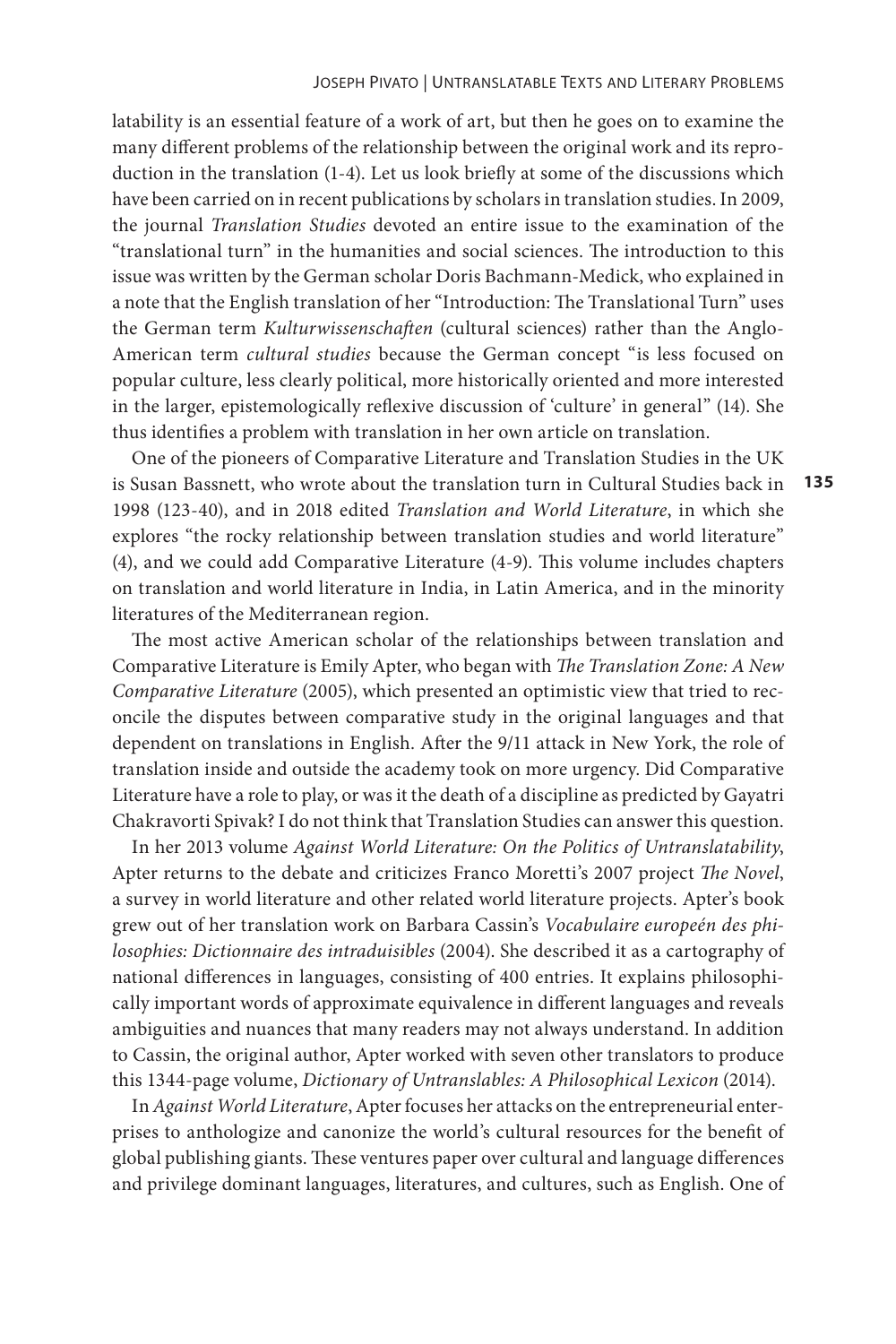the problems with Apter's approach is that her discussion of literature is removed from the actual literary texts, and her focus is often the theoretical exegesis of a given work. I have found this a common problem among American academics who study translation as an abstract theoretical problem rather than an everyday reality; in Canada, particularly in urban centres such as Montréal and Ottawa-Gatineau, translation is a lived reality. This was clearly demonstrated during the COVID-19 health crisis, for which all government announcements had to be bilingual, in both English and French. The subtitle of Apter's book is "the politics of untranslatability," but its focus is on abstract philosophical terms and European languages and cultures, while ignoring translation problems and politics in the US itself. Bachmann-Medick makes this observation about the focus on theory:

At that point scholarly thinking and perceptions themselves become translational as moves gather pace towards border thinking, towards greater interest in interstices and the focus on mediation. In this framework translation is an analytical concept for social theory, action theory, cultural theory, microsociology, migration studies, history, the theory of interculturality, and so on, that no longer remains on the merely metaphorical level but is worked out on the basis of empirical processes. (4)

One book that deals directly with the politics of translation in the US is Marta E. Sanchez's *A Translational Turn: Latinx Literature into the Mainstream* (2019), the first study that explicitly combines Latino literature in dialogue with translation studies. Beyond theorizing about questions of translation and Comparative Literature, Sanchez clearly traces the long history of contact through bilingualism in Spanish and English, resulting in code-switching, multiculturalism, and tension. While many political groups in the US persist in representing the country as having one national language and one Anglo culture, the linguistic ecology is transforming major cities. A telling example of the cultural changes taking place is the phenomenon of counternational translations from English to Spanish, a kind of bilingualism that Canadian scholars can appreciate.

A Canadian scholar who has focused on self-translation is Rainier Grutman, with work that goes beyond the theoretical questions mentioned above. He has published in English, French, Spanish, and Italian. In his research, Grutman has shown that self-translation is not as rare a practice as many readers think it is. He has found, for instance, that eight authors who have won the Nobel Prize for literature are also self-translators: Frédéric Mistral (1904), Rabindranath Tagore (1913), Karl Adolph Gjellerup (1917), Luigi Pirandello (1934), Samuel Beckett (1969), Isaac Bashevis Singer (1978), Czeslaw Milosz (1980), and Joseph Brodsky (1987). He points out that 50% of these authors self-translated into English (70). Grutman's point of reference is his experience with bilingualism in Canada and with Canadian authors. It is in discourse with the above scholars that I examine our three Canadian cases of translation problems.

The Canadian-born French author Nancy Huston has practiced translation as part of her creative process for over 40 years, and yet she explains the problem with trans-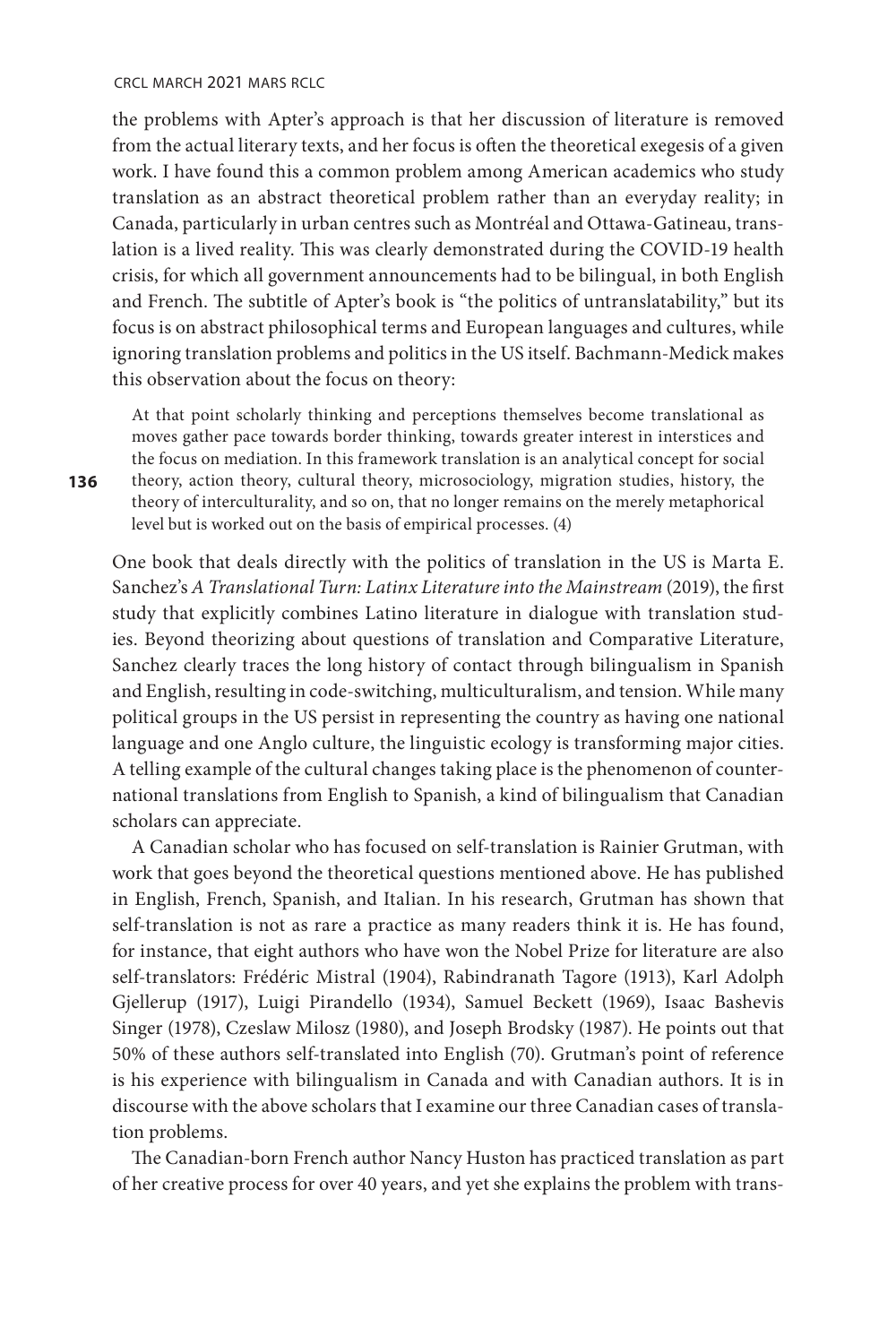lation as follows:

Le problem, voyez-vous, c'est que les langues ne sont pas seulement des langues; ce sont aussi des *world views*, c'est-à-dire des façons de voir et de comprendre le monde. Il y a de l'intraduisible là-dedans…Et si vous avez plus d'une *world view*… vous n'en avez, d'une certaine façon, aucune. (51)

This statement from Huston's book *Nord Perdu* (1999) implies that texts can be untranslatable because they are connected to a particular world view. Note that in her French statement Huston uses the English term *world view* in italics to highlight the fact that it does not have a French equivalent. She explains it as "des façons de voir et de comprendre le monde." By using the English term *world view*, she acknowledges that the term captures a more complex idea than just a way of seeing the world. We could call it untranslatable. She suggests that if you hold more than one world view, in a sense you have none. These ideas are consistent with the arguments that Huston makes in her essay "False Bilingualism," in which she explains the difference between true and false bilingualism based on her own life experience with languages. In the English version of *Nord Perdu, Losing North*, she explains:

True bilinguals are those who…learn to master two languages in early childhood and can move back and forth between them smoothly and effortlessly […]. False bilinguals (the category to which I belong) are a whole 'nother ballgame […] I can try to describe what it's like to have the brain of a false one.

 When monolinguals perceive a familiar object, its name automatically leaps to mind. In my case, the name that leaps depends on the language I happen to be thinking in. Sometimes one of the words comes to me when it's the other I need. Sometimes both pop up simultaneously or in quick succession. But sometimes the process gets bogged down, clogged up, blocked off and I could tear my hair out […]. (40-41)

Huston first learned some French at schools in Alberta and then as a university student at Sarah Lawrence College in New York State. She went on to earn a Master's Degree in French from L'École des Hautes Études in Paris. Therefore, she did not learn French as a child as if it were a mother language. In several essays in *Nord Perdu*, Huston returns repeatedly to the notion of the mother tongue. After writing in French for years, Huston discovers that she had trouble writing in English: "I'd turned my back on my mother tongue for too long, and it no longer recognized me as its daughter" (38).

Saffie, the main character of Huston's French novel of this period, *L'empreint de l'ange* (1998), is originally a German woman who moves to Paris, gets married to a French man, and has a child. Later she realizes that when her little son Emil begins to talk, it will be in French and not in German: "Quand Emil se mettra à parler, il l'appellera non pas Mutti mais maman. C'est terminé Mutter, et Muttersprache avec: suspendues, une fois pour toutes" (74).

Saffie's mother tongue is German, the language of her relationships with her family, and it is a dramatic adjustment for her, much like Huston herself, to live in the new language learned as an adult. The learned language can never have the same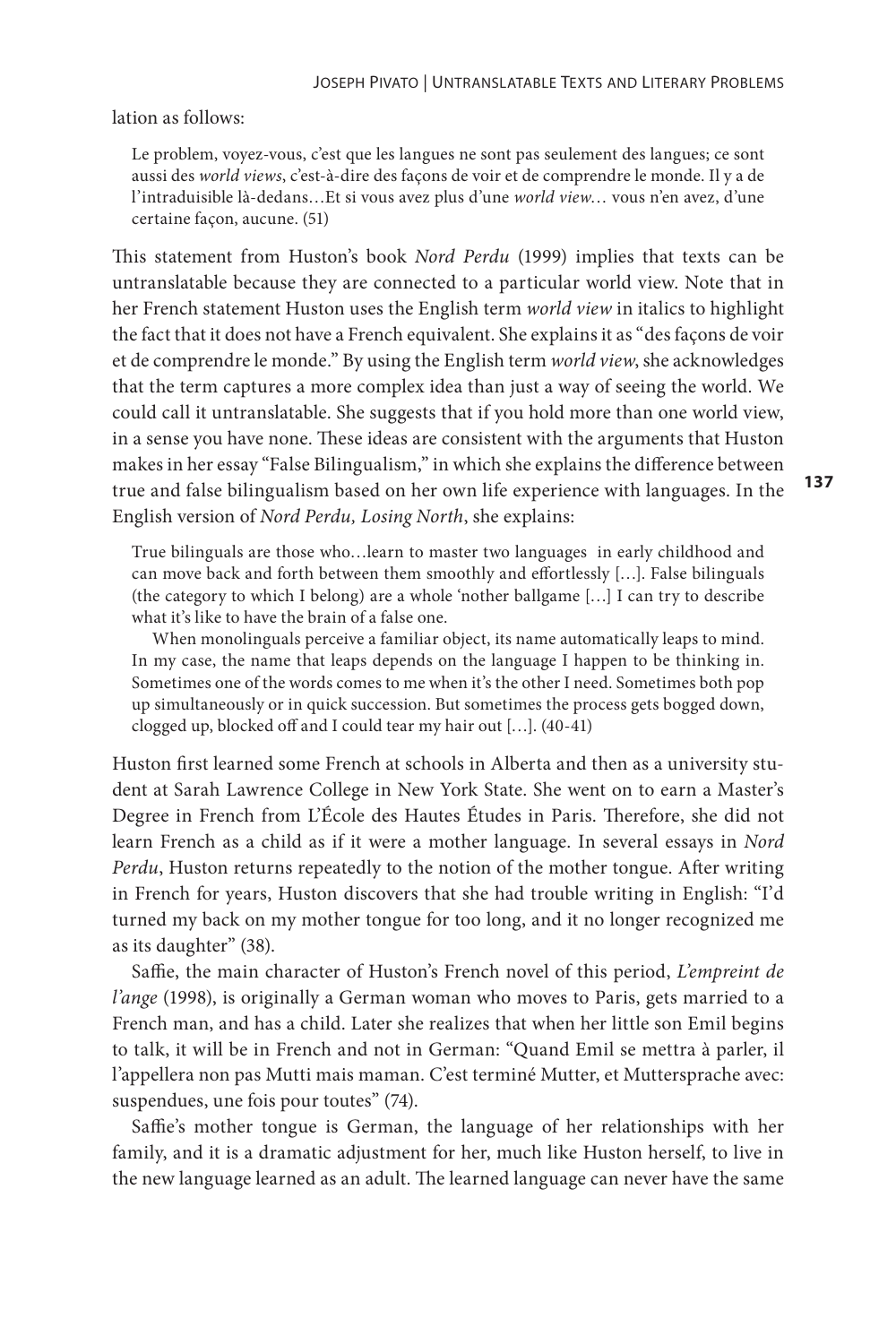emotional associations as the mother tongue. With Saffie's realization, memories of her own childhood surface, memories which are in German and cannot be easily translated into French.

In her English version of Saffie's realization above, Huston uses 34 words to translate the 24 French words: "When Emil starts to talk, he'll call her not Mutti but Maman. Mutti is over and done with and so is Muttersprache, both are over and done with, once and for all" (67). In both the French and the English versions, Huston uses the German word *Muttersprache* since it would have a different emotional association than *the mother tongue* for both the character and for Huston herself. The idea of *mother, mère, mutti, mamma* has many associations in different languages and cultures. Among French people, if you have a French mother, or even a French grandmother, you are considered French, no matter where you were born. Saffie cannot share in this association, nor in this assurance of belonging.

**138**  Huston's novels. Even working in two languages she cannot seem to capture the qual-The problem of a mother's relationship with her children is a recurring theme in ities of such relationships; it is as though they are, by nature, untranslatable. Just to give an Italian example of the *mamma* obsession, we have love songs devoted to the mother, the best known of which is *Mamma* (1940), famously sung by Claudio Villa and often used in sentimental Italian films and TV programs. Again we can translate the words, but how do we capture the emotion and the many cultural associations that come with it, including the Madonna, the Virgin Mary, and the hundreds of paintings that try to evoke this ideal?

## Escape from Theory

When she arrived in Paris in 1973, Huston found that theory was very intimidating to creative writers, especially young writers. There were Nathalie Sarraute's "ère du soupçon," Bernard Noël's rejection of syntax, and Roland Barthes's rejection of character development. Barthes was her thesis advisor. It was only in 1980, when he died suddenly in a traffic accident, that Huston could consider creative writing. She tells us in *Nord Perdu*:

I decided to return to writing in English. I was starved for theoretical innocence. I longed to write long, free, wild, gorgeous sentences that explored all the registers of emotion, including-why not?-the pathetic. I wanted to tell stories wholeheartedly, fervently, passionately-and to *believe* in them […]. (37)

In her first English novel, *Plainsong* (1993), Huston begins the narrative with a long, free sentence of 156 words:

And here is how I visualize the moment of your death: a falling away a draining and receding and lightening and melting and sliding of the world like the gradual disappearance of snow in the forest, or like colours slowly spilling outside the frame and leaving nothing on the canvas, while in the meantime your limbs grew numb and leaden, becom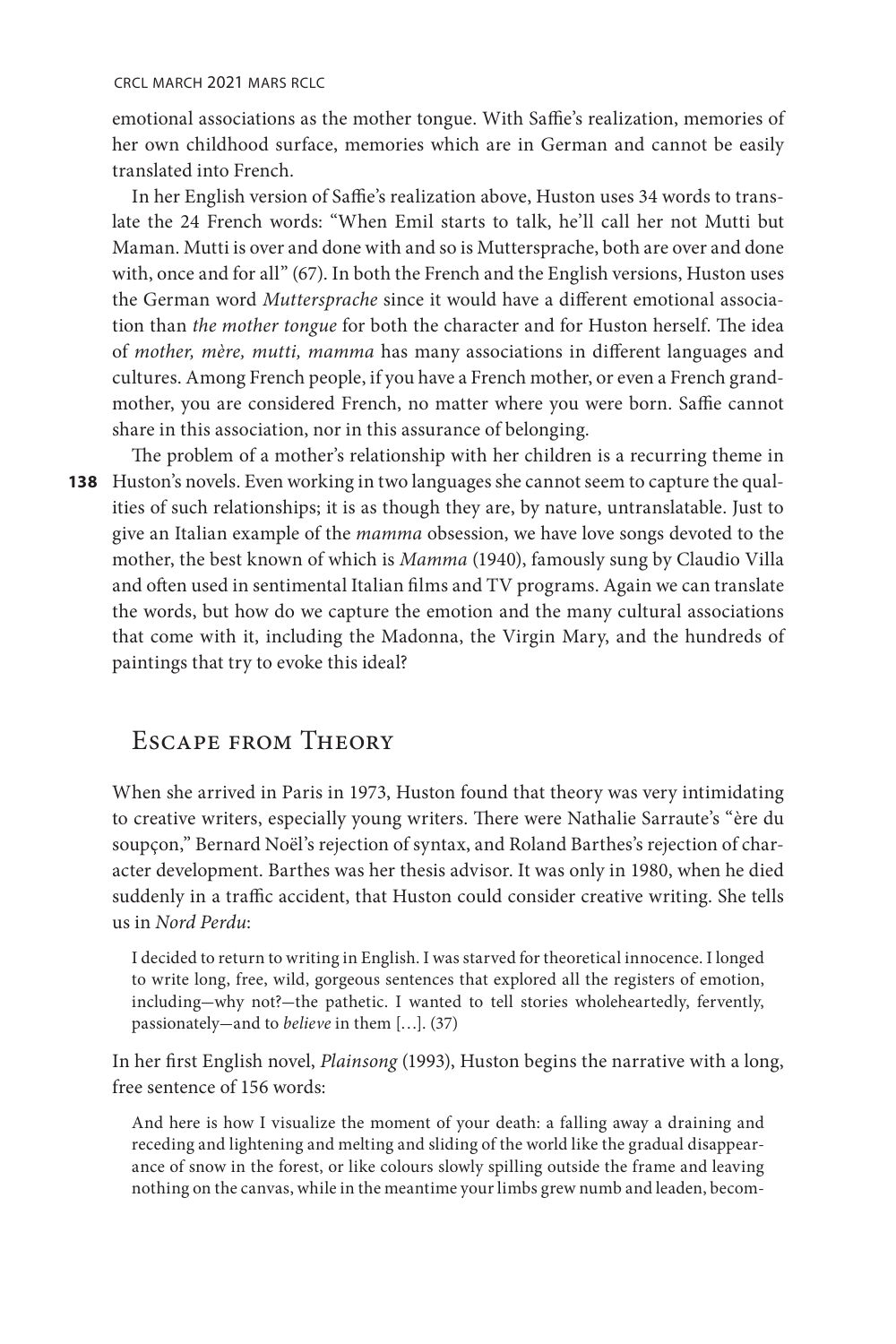ing one with the mattress, the floor, the earth, even your rage turning to froth and its millions of bubbles bursting as your mind sank deeper and deeper into matter… I see a long highway curving across the plain and the sun beating down on it, beating you down into the asphalt, the crushed rock and tar-you're part of that road now Paddon, that endless grey ribbon of an idea about going somewhere-lying flat yes flattened at last into the plain from which you'd struggled to arise-a faintly perceptible scar on its surface. (1)

The French version of this novel, *Cantique des plaines* (1993), begins with this long statement but uses 181 words over two sentences:

Et voici comme je m'imagine ton agonie: le monde se met à tomber lentement à s'ecouler à s'éloigner à s'alléger à fonder et à couler, comme lorsque la niege s'en va tout doucement de la forêt, ou comme une peinture dont les forms glisseraient peu à peu hors du cadre pour ne rien laisser sur la toile, et pendant ce temps tes membres s'alourdissent et s'engourdissent jusqu'à ne plus faire qu'un avec le matelas, avec la terre, jusqu'à ce que ta rage elle-même devienne de l'écume dont les millions de bulles éclatent à mesure que tu t'enfonces dans la matière… Je vois une route qui traverse la plaine en une courbe infinite et le soleil qui l'écrase, qui t'écrase toi contre l'asphalte, la pierre pulvérisée et le goudron-oui désormais tu fais partie de cette route, Paddon, ce long ruban gris suggérant qu'il serait peut-être possible d'aller quelque part-tu es aplati enfin sur cette plaine, une cicatrice à peine perceptible à sa surface. (5)

The original English version of *Plainsong* was rejected by publishers, so Huston translated it into French and then went back and rewrote the English version. She found that this process of self-translation helped her improve the language quality of both versions, and so she continued to translate all her novels from French to English or from English to French, for a total, so far, of 16 novels in French and 16 in English. Many of them are attempts to bridge the problems of the untranslatable.

# The Music of Language

An American professor of cognitive science, Douglas Hofstadter, published a book on translation, *Le Ton beau de Marot: In Praise of the Music of Language* (1997), which began in 1987 as a project to translate a 62-word French poem by Clément Marot, who died in 1544. The book documents 75 different translations by Hofstadter, family members, his friends, colleagues, and strangers, along with detailed commentaries for each translation. The final book is 606 pages long and a testament to the joy and sorrow of translation.

#### Translation in 3-D

After spending several years as an Italian journalist in South Africa, Arianna Dagnino began to write a novel set there that dealt with white Afrikaner and indigenous African characters such as the Bushmen. It was an ambitious undertaking.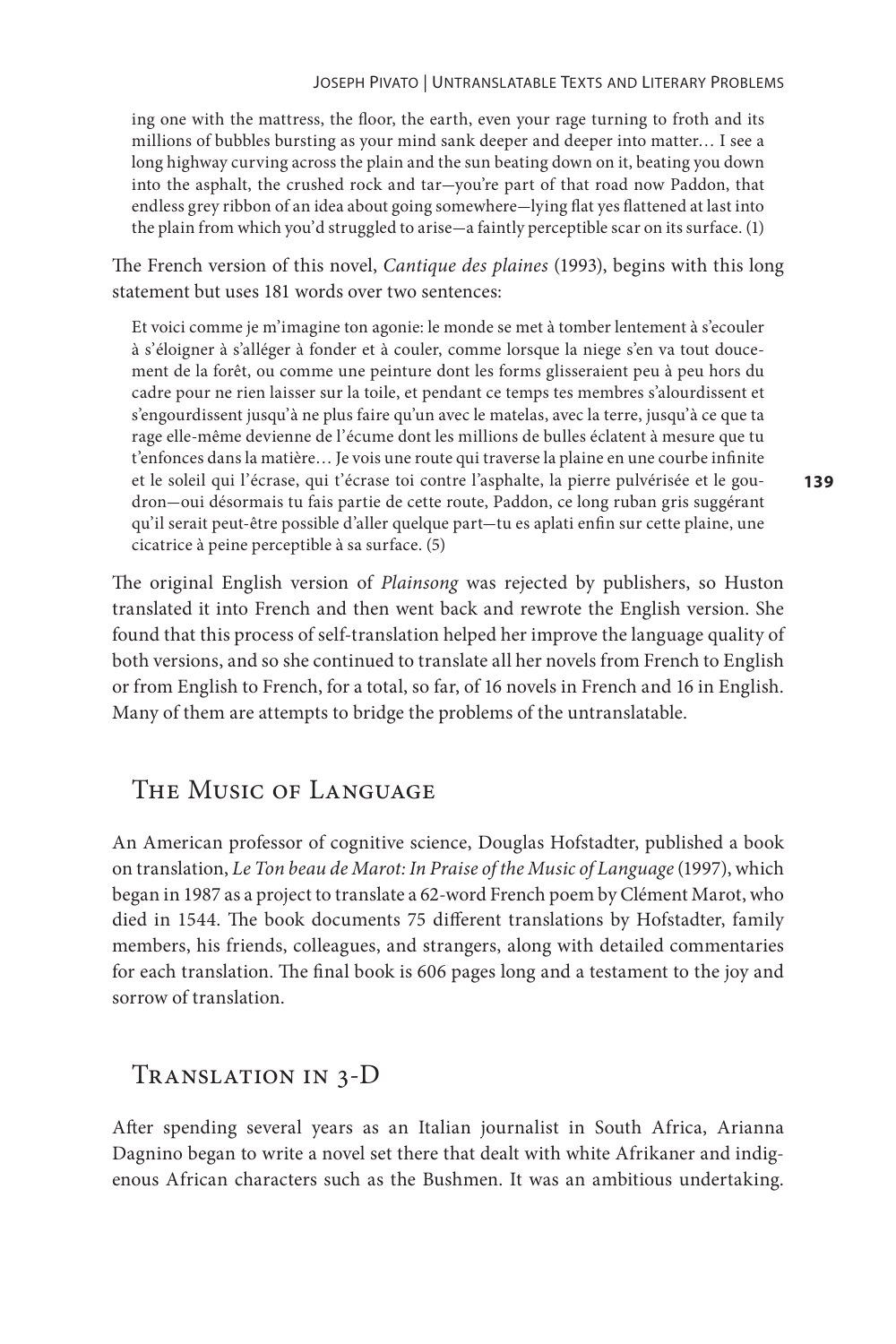crcl march 2021 mars rclc

Dagnino looked at two different societies and cultures in South Africa just after Apartheid had ended, and then filtered her perceptions through a third language and culture, Italian.

The Italian novel, *Fossili*, was published in 2010 while Dagnino was in Australia. There she decided to publish an English version and investigated having it professionally translated. In a 2018 essay on the collaborative nature of translation, Dagnino explains her first experience with a professional translation of her Italian novel into English:

It was undoubtedly a good translation, and professionally done; however, I must admit I was far from satisfied with it. To me the text sounded hollow-almost soulless. My voice, the rhythm of my literary voice, was not there. (85)

What Dagnino found was that the music of the language was missing from that English version. The chapters in English were rejected by three publishers, so she abandoned the idea at that time and focused on her PhD work at the University of South Australia. By 2015, Dagnino was in Canada teaching at the University of British Columbia and turned to her novel once more:

This time, however, I decided I would translate it myself. I would try to find my voice in another language, infusing my work with the right rhythm and poetic tone. It took me almost two years to complete the self-translation [...] (85)

Dagnino soon became aware of the differences between her Italian style and the needs of the English style. By its nature, Italian can be a wordy language, which is difficult to reduce to English plain style. From her Italian perspective, Dagnino wanted to keep as much as possible of the sensory aspect, the physicality, the sentimental and poetic qualities of her original text. The English text needed to be detached, restrained, and succinct. The French call this problem *les belles infidels*, the need to make changes in the target language in order to suit the tastes of the given audience. The new title was now *The Afrikaner*; the English translation of the Italian title was "Fossils," which would have suggested a text on anthropology rather than a novel.

In my reading of *The Afrikaner*, I found it a successful work of translation. The author was able to keep the sensual and rich description of the desert landscape:

South African territory has spectacular red sand dunes, with solitary black-maned lions roaming the open pans. Occasionally, mighty baobabs rise amidst arid plains […] Some of those giants are more than a thousand years old. (92)

The original Italian version of this passage has several differences from the English:

Territorio sudafricano presenta spettacolari dune di sabbia rossa su cui si aggirano leoni dalla criniera nera […] Solo ogni tanto dalla'arida prateria emergono baobab. (123)

Here the lions are not solitary, the baobabs are not mighty, and there is no reference to "giants […] more than a thousand years old." To my reading, the English revision is an improvement over the original Italian version.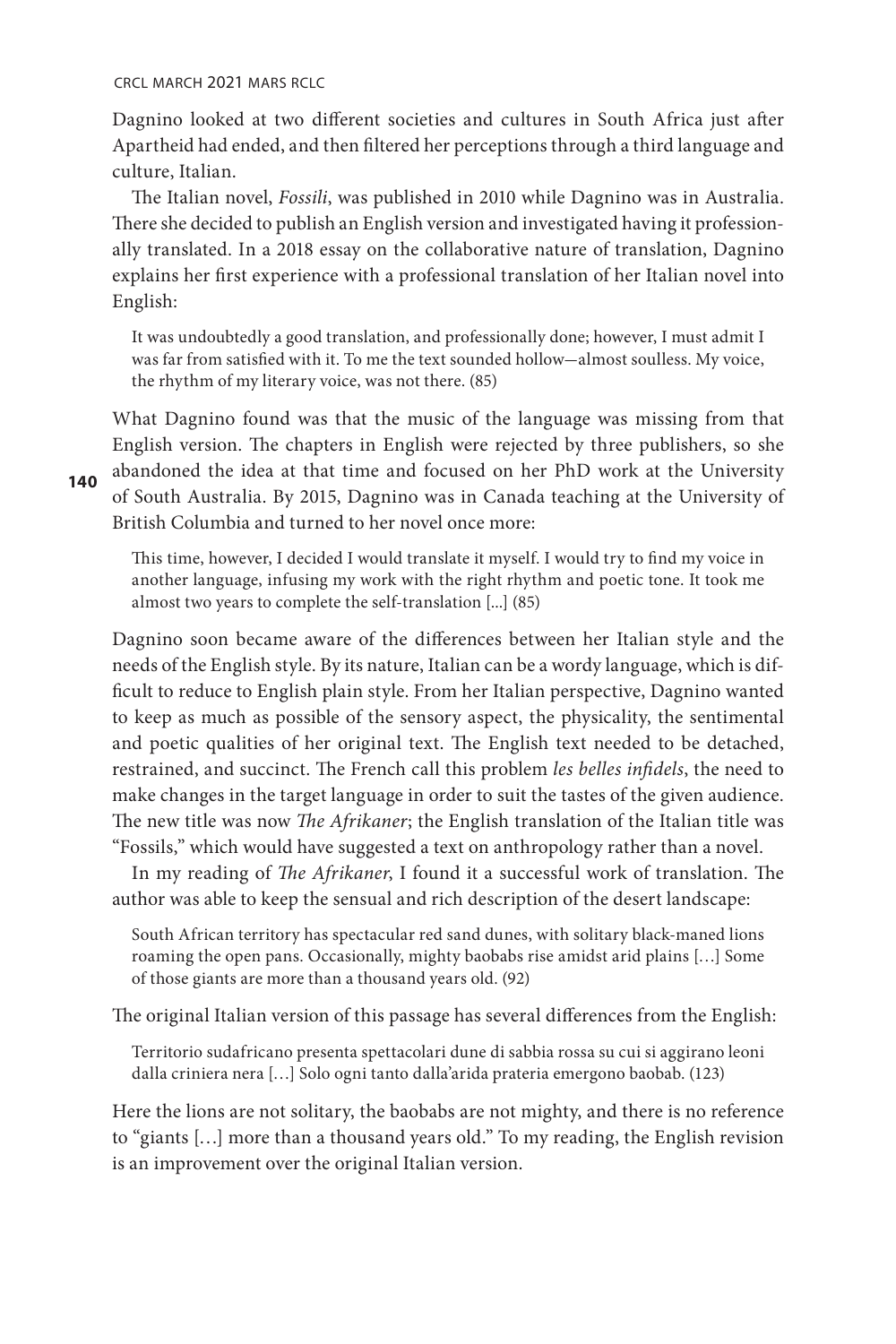The English adaptation begins with a glossary of 100 Afrikaans words used in the text. In the novel, these Afrikaans terms are often in italics; nevertheless, they seem to fit easily into the flow of the English, possibly because of the common Germanic roots of many of these words. In the Italian edition, the glossary is at the end of the book. These Afrikaans words cannot be translated by one word, so the glossary has an explanation of what they mean and how they are used.

How well do the Afrikaans words fit into the flow of written Italian? The Afrikaans words are in italics, along with some English words such as *hijacking* and *trek*. In reading the Italian version, there are places where it seems exotic and tends to separate the reader from the story. In the English version, the reader remains in the realism of the moment.

Could it be that because of the African setting and the hybrid quality of English, the novel is a better work in English than in Italian? This quality becomes evident upon close reading and the feeling that it could not exist in any other language. The collaborative process of self-translation that Dagnino discusses in her 2018 essay led her to make many changes to the original text, as she was rewriting it in English (90). From her Italian perspective, Dagnino may feel a sense of betrayal of her original Italian text; however, she said in that 2018 essay that she realized self-translation can be a collaborative process, a creative combination leading to a sense of cultural roundedness and artistic integrity (97). Her collaborative process involved having different readers review her English translations as she was working on them.

I was introduced to South Africa in high school through the reading of Alan Paton's novel *Cry, the Beloved Country* (1948). The geography of South Africa was conceived and translated into English and/or Afrikaans terms for the Western world. To me, it is difficult to see how you can conceive it in Italian. Do you try to translate it from the English into Italian, or do you reconceive it from scratch and write it into Italian? Dagnino's Italian version of her novel was a difficult enough undertaking, as difficult as trying to translate the idea of *mamma* from Italian into English; and then she translated her novel from Italian into English. She overcame the untranslatable passages of the Italian text by rewriting them entirely in English.

In her critical writing, Dagnino continues to investigate the problems of translation and self-translation and how this study may help her understand her own creative writing practices. In her article "Breaking the Linguistic Minority Complex through Creative Writing and Self-Translation" she reviews the work of a number of world authors who consciously decided to switch languages in mid-career and/ or self-translate. Much of the article focuses on Italian-Canadian writer Antonio D'Alfonso, who composes in French, English, or Italian and then self-translates his text into one of the other languages. In this apparently free movement from one language to another, D'Alfonso sometimes confronts the untranslatable passage or poem. We can determine that Dagnino is building on the previous work done by Susan Bassnett and Rainier Grutman.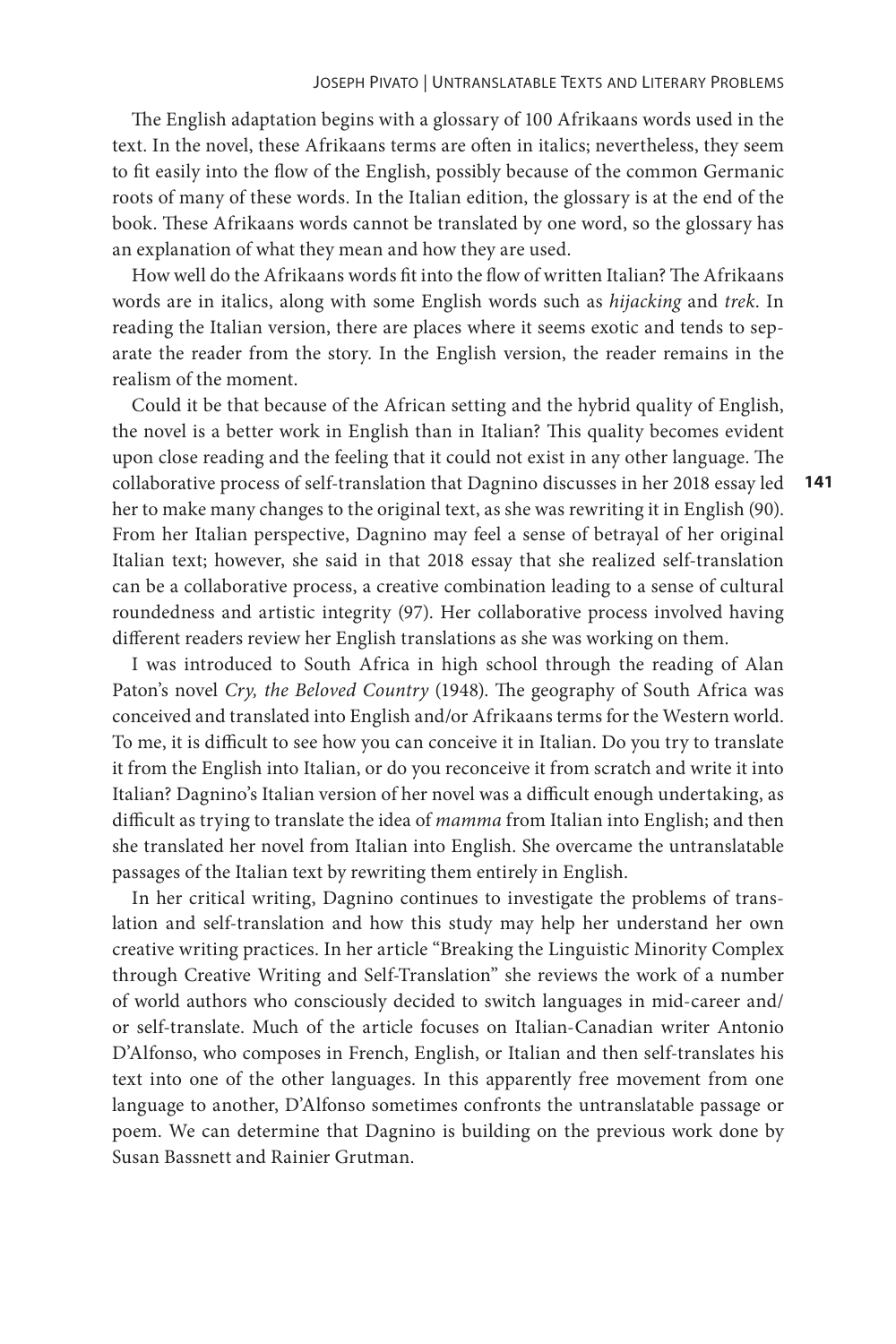# Indigenous Literature and the Problem of the Untranslatable

In 2018, the new Royal Alberta Museum opened in downtown Edmonton. When we enter the large display on human history in the territory of Alberta, we are met by several large examples of stone circles. These structures were usually created on hills that had a large view of the surrounding prairie. The stone circles have large arrangements of stones in round patterns and sometimes with radiating lines going out in several directions. They have been created over hundreds of years as meeting places for the nomadic Indigenous people who lived and hunted on the great plains. There were probably hundreds of them all over North America, but there are now only a few, which are preserved as important historic sites.

In order to explain the significance of these stone circles, there is a huge screen on one wall of the museum with a video of a senior archaeologist speaking with an Indigenous elder. The two men are carefully walking around one of these large stone circles somewhere in southern Alberta. The archaeologist asks the elder questions about the meaning of the structure, and the elder answers in general terms. He makes it quite clear that this is a sacred place that should not be disturbed in any way: no digging in the ground. He explains that he cannot share the stories about these circles, stories that are passed down to only a few chosen people in his Indigenous community. These stories only exist in an Indigenous language such as Cree and should not be translated into English or French; they are untranslatable because they are sacred.

This is a concrete example of a problem that researchers into Indigenous culture and oral literature are encountering. How do you talk about sacred stories that cannot be shared or translated? In the last twenty years, there has been a very significant development in the growth of Indigenous literature in Canada. We now have dozens of authors who are exploring all the difficulties of life for people from First Nations, both on and off reserves. How do they deal with the prohibition of not using or sharing the sacred stories of their community? In "The Task of the Translator," Benjamin briefly explores the spiritual dimensions of translation in bringing these qualities out from the original text, but I am not sure that his remarks would help us with this question of Indigenous stories that are sacred.

Here I mention just a few examples to indicate the need for more research into this question of sacred stories. My former colleague at Athabasca University, Tracey Lindberg, published her novel *Birdie* in 2015, about a young woman, Bernice, who leaves her reserve in search of a better life. Lindberg included elements of Cree folklore and oral tradition in her story. Was she able to do this because they were not considered sacred? In interviews, Lindberg explained that she was apprehensive about returning to her northern community, the Kelly Lake Cree Nation, to launch her book there. What would the reaction of her community be with regard to her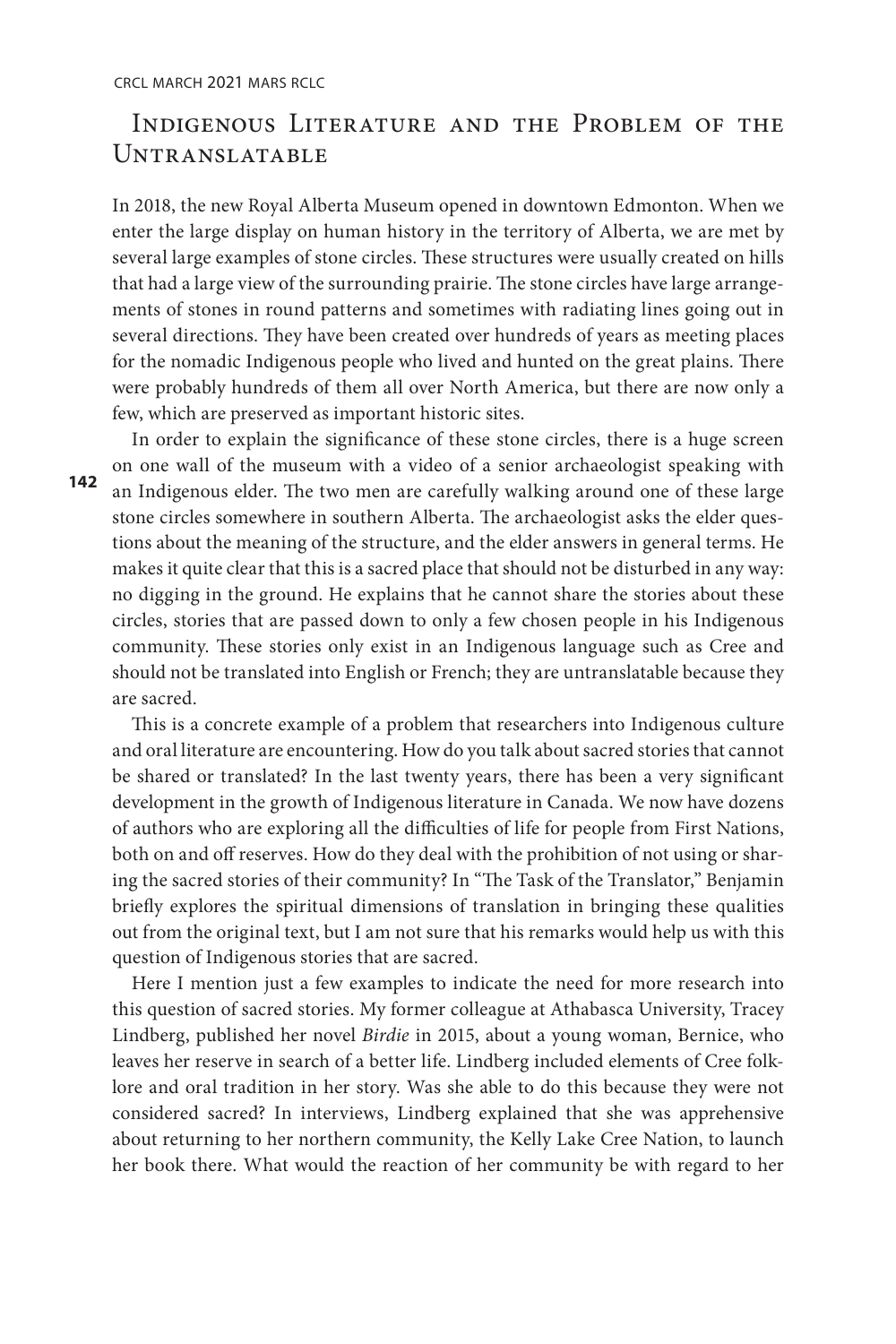using their stories?

These questions about the appropriation of stories need further research. I am now conducting a survey of a number of Indigenous writers in Canada, with questions about the use and translation of their stories. I am already getting results that indicate some level of disagreement among the various Indigenous communities across Canada. To mention some examples of works that include Indigenous myths, folklore, and spiritual traditions, Richard Wagamese explores the traditions of the Ojibway community in *Keeper 'n Me* (1994); Louise Bernice Halfe brings out the mythical qualities of Indigenous teachings in *Blue Marrow* (1998); and Thomas King focuses on the oral traditions of Indigenous people in *Truth and Bright Water* (1999). There are many different First Nations communities across the vast geography of Canada, and it is a mistake to think that they are all the same simply by using the general term *Indigenous*.

One writer who challenges the notion that all Indigenous people are one large homogeneous population is Thomas King. In his much-anthologized essay "Godzilla vs. Post-Colonial," King attacks the view of all Indigenous literature as a reaction to colonialism, rather than an extension of longer and many distinct native traditions. In King's opinion, the term *postcolonial* serves to reinforce the legacy of colonialism.

My final example is a positive project in translation that rescued an Inuit novel from an English translation that was not faithful to the original intentions of the author, Markoosie Patsauq. In 1969, Inuit writer Patsauq published *Harpoon of the Hunter*, the first novel on Inuit culture and in the Inuktitut language. After it appeared in the Inuktitut magazine, the director of this publication, James McNeill, helped Patsauq translate it into English, and *Harpoon of the Hunter* was published in Montreal in 1974. The story deals with an Inuit boy in a coming-of-age quest confronting starvation, hypothermia, and a deadly polar bear, all told in the raw details of the Inuktitut language. In trying to make the original story more palatable to English readers, McNeill made many embellishments that are not in the Inuktitut text and do not represent the author's original intentions.

In 2015, Valerie Henitiuk, a professor at Concordia University, Edmonton, became interested in producing a better version of the Inuit novel. With the help of Marc-Antoine Mahieu of the Sorbonne Paris Cité Université, and the cooperation of Markoosie Patsauq himself, Henitiuk produced *Hunter with Harpoon*, which was published in 2020. The scholarly edition includes the original Inuktitut text, a new English translation, and a new French translation. Prof. Mahieu, a linguist in Inuktitut, points out that "Markoosie's writing is calm and beautiful. It is very different from that suggested by the 1974 English adaptation, which is full of representations that are foreign to the Inuit world view" ("Markoosie Patsauq"). By putting the three versions of the novel together in one book, the two translators hoped to bridge that gap across the untranslatable divide.

I began this essay with a brief review of the discourse on translation and its relation to comparative studies. In the many texts that I examined on this topic, I found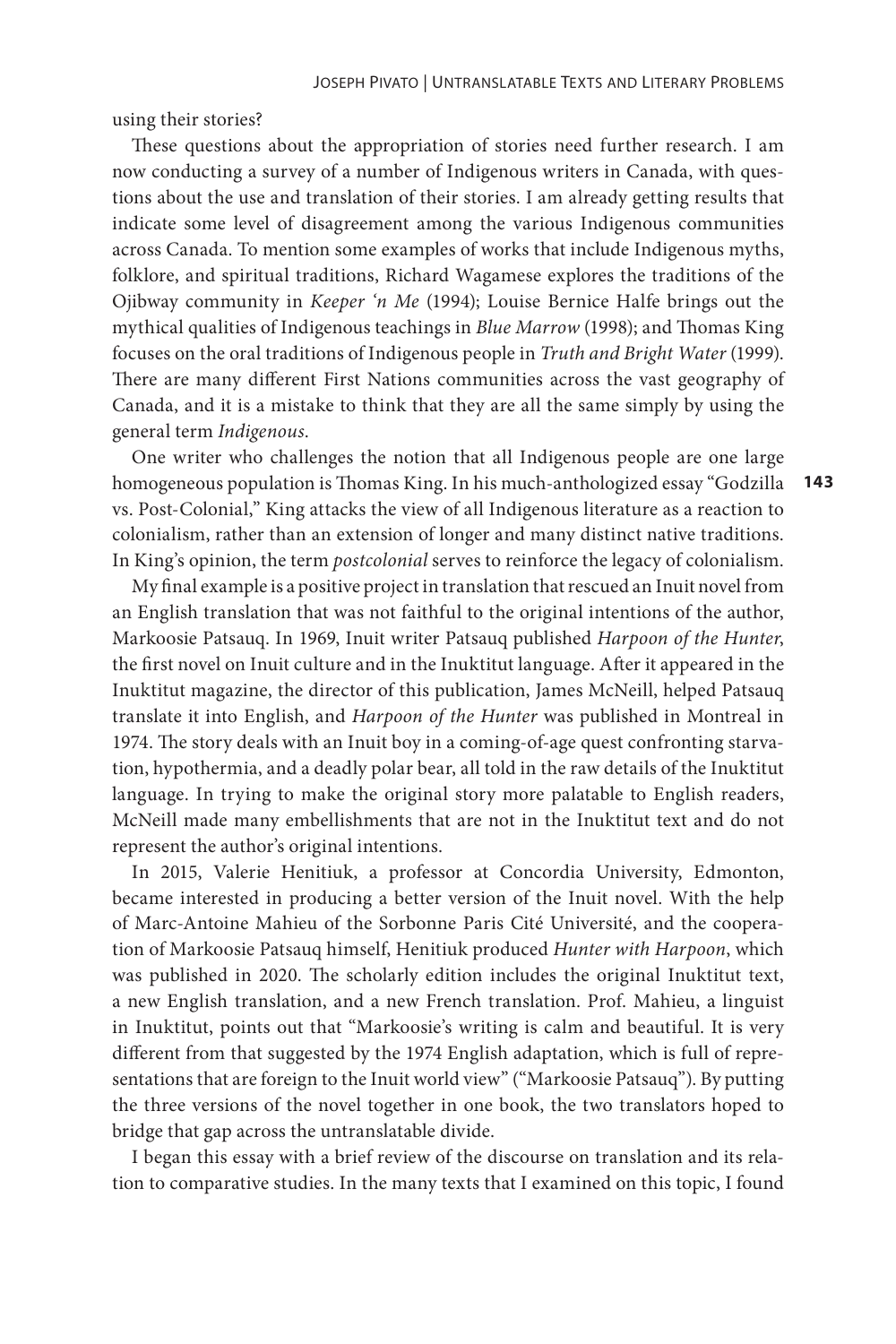crcl march 2021 mars rclc

no references to Indigenous literature. Only the Australian writer Joshua Mostafa, in his critique of Emily Apter's *Against World Literature*, made conscious links to the Indigenous writers of Australia and referred to Indigeneous educator Jeanie Bell's critical essay in *Blacklines: Contemporary Critical Writing by Indigenous Australians* (2003) (22-24). In 2019, Susan Bassnett and David Johnston called for the muchneeded inclusion of minority writers in the ever-growing enterprise of translation studies:

What the idea of an Outward Turn entails must be the recognition of the need for an increasing plurality of voices from across the globe…that different traditions maintain their perspective and assert the value of their own anxieties and insights within the homogenizing contexts of international student recruitment patterns […] and the perceived prestige of Anglophone publishing. (181)

**144**  or Yellowhead. In the novel, O'Hagan has a number of different narrators tell differ-For many years I had my students read Howard O'Hagan's novel *Tay John*, which he published in 1939. It is loosely based on the historical Indigenous figure Tête Jaune, ent versions of the story, but we never read what Tay John speaks for himself. In his acknowledgements, O'Hagan lists the sources of his information about Indigenous people: Diamond Jenness's *The Indians of Canada* (1932); Charles Hill-Tout of Vancouver, who provided information about the Salish and Shuswap communities; and Jonnie Moyé and Joe Sangré of Fish Lake, Alberta, who shared stories of their people. We cannot pretend that this work speaks *for* Indigenous people; it only speaks *about* them. This is as far as translation has gone in this work.

## Conclusion

My three examples, including the individual authors Nancy Huston and Arianna Dagnino, as well as more general challenges faced by the translation of Indigenous Canadian literature, demonstrate some of the different problems that we face with translating literary texts. It is clear that the untranslatable text is not limited to individual works, but can owe to a more general cultural context and belief system. In the past I have had to confront similar translation problems among Italian-Canadian writers. I explored this question in the essay "1978: Language Escapes: Italian-Canadian Authors Write in an Official Language and Not in Italiese." My fifty years of work in Comparative Literature have taught me that the problems of translation, self-translation, and the untranslatable will always be of interest to literary scholars, students, and readers. I demonstrated this belief in the book that I co-edited with Giulia De Gasperi, *Comparative Literature for the New Century* (2019). We included five essays by bilingual or trilingual contributors that explored translation questions and code-switching in different languages, and this critical discourse is ongoing.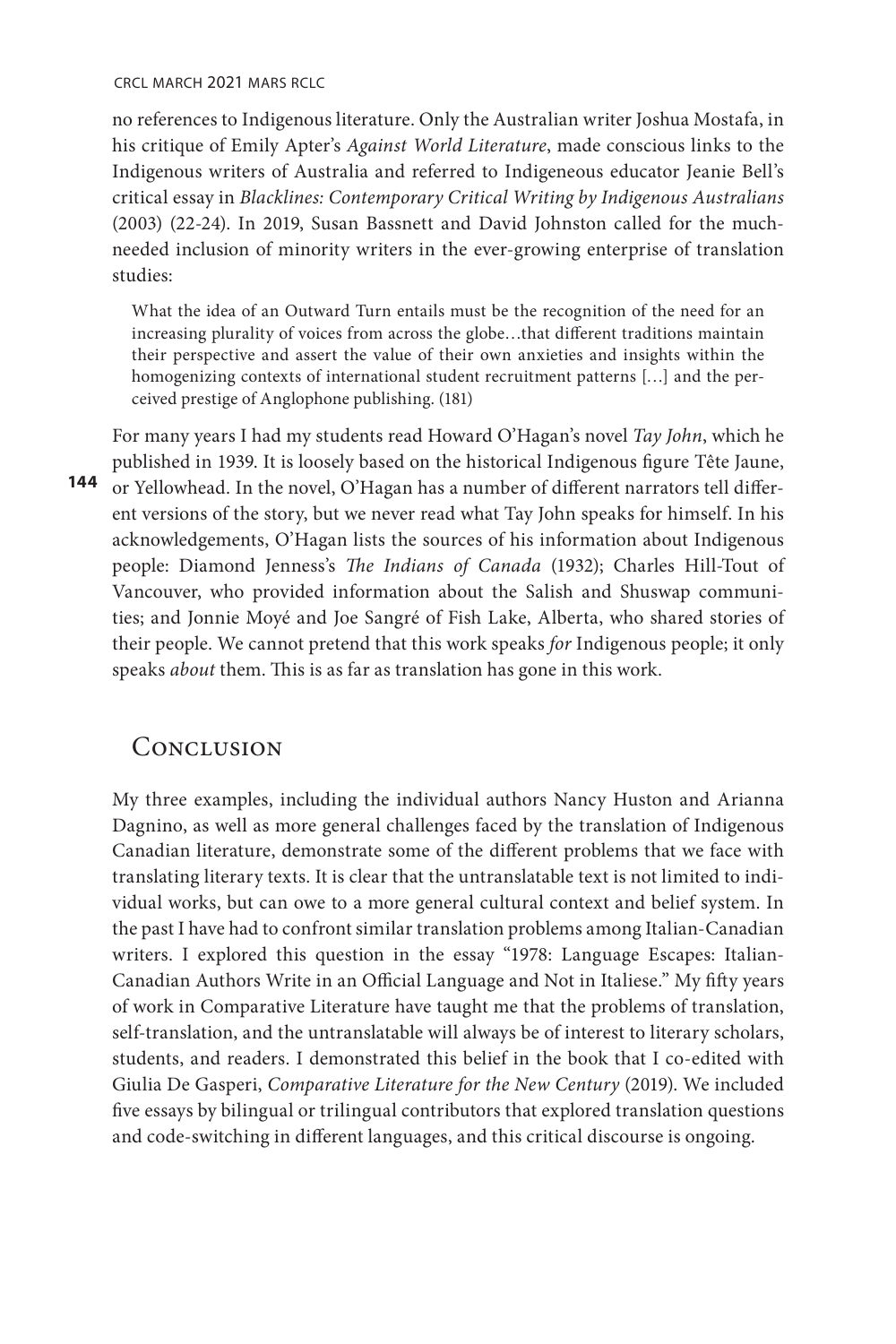## WORKS CITED

- Apter, Emily. *Against World Literature: On the Politics of Untranslatability*. Verso, 2013.
- ---. *The Translation Zone: A New Comparative Literature*. Princeton UP, 2006.
- Bachmann-Medick, Doris. "Introduction: The Translational Turn." *Translation Studies*, vol. 2, no. 1, 2009, pp. 2-16.
- Bassnett, Susan, editor. Translation and World Literature. Routledge, 2018.
- ---. "The Translation Turn in Cultural Studies." *Constructing Cultures: Essays on Literary Translation*, edited by Susan Bassnett and Andre Lefevere, Multicultural Matters Ltd., 1998, pp. 123-39.
- Bassnett, Susan, and David Johnston. "The Outward Turn in Translation Studies." *The Translator*, vol. 25, no. 3, 2019, pp. 181-88.

**145**

- Bell, Jeanie. "Australia's Indigenous Languages." *Blacklines: Contemporary Critical Writing by Indigenous Australians*, edited by Michele Grossman, Melbourne UP, 2003, pp. 159-70.
- Benjamin, Walter. "The Task of the Translator." *Illuminations*, translated by Harry Zohn, Harcourt Brace Jovanovich, 1968, pp. 10-17.
- Blodgett, E.D. "How Do You Say 'Gabrielle Roy'?" *Translation in Canadian Literature*, edited by Camille La Bossière, U of Ottawa P, 1983, pp. 13-34.
- Cassin, Barbara, Emily Apter, et al. *Dictionary of Untranslables: A Philosophical Lexicon*. Princeton UP, 2014.
- Dagnino, Arianna. *The Afrikaner*. Guernica, 2019.

---. *Fossili*. Fazi Editore, 2010.

- ---. "Dialogically Assisted Self-Translation in the 'Translab': A Case Study in Italian-English Language Combination." *MTM: Minor Translating Major*, vol. 10, 2018, pp. 81-101.
- ---. "Breaking the Linguistic Minority Complex through Creative Writing and Self-Translation." *TTR*, vol. 32, no. 2, 2019, pp. 107-29.
- De Gasperi, Giulia, and Joseph Pivato, editors. *Comparative Literature for the New Century*. McGill-Queen's UP, 2018.
- Grutman, Rainier. "A Sociological Glance at Self-Translation and Self-Translators." *Self-Translation: Brokering Originality in Hybrid Culture*, edited by Anthony Cordingley, Bloomsbury, 2013, pp. 63-80.
- Hofstadter, Douglas R. *Le Ton beau de Marot: In Praise of the Music of Language*. Basic Books, 1997.
- Huston, Nancy. *Cantique des Plaines*. Actes Sud, 1993.